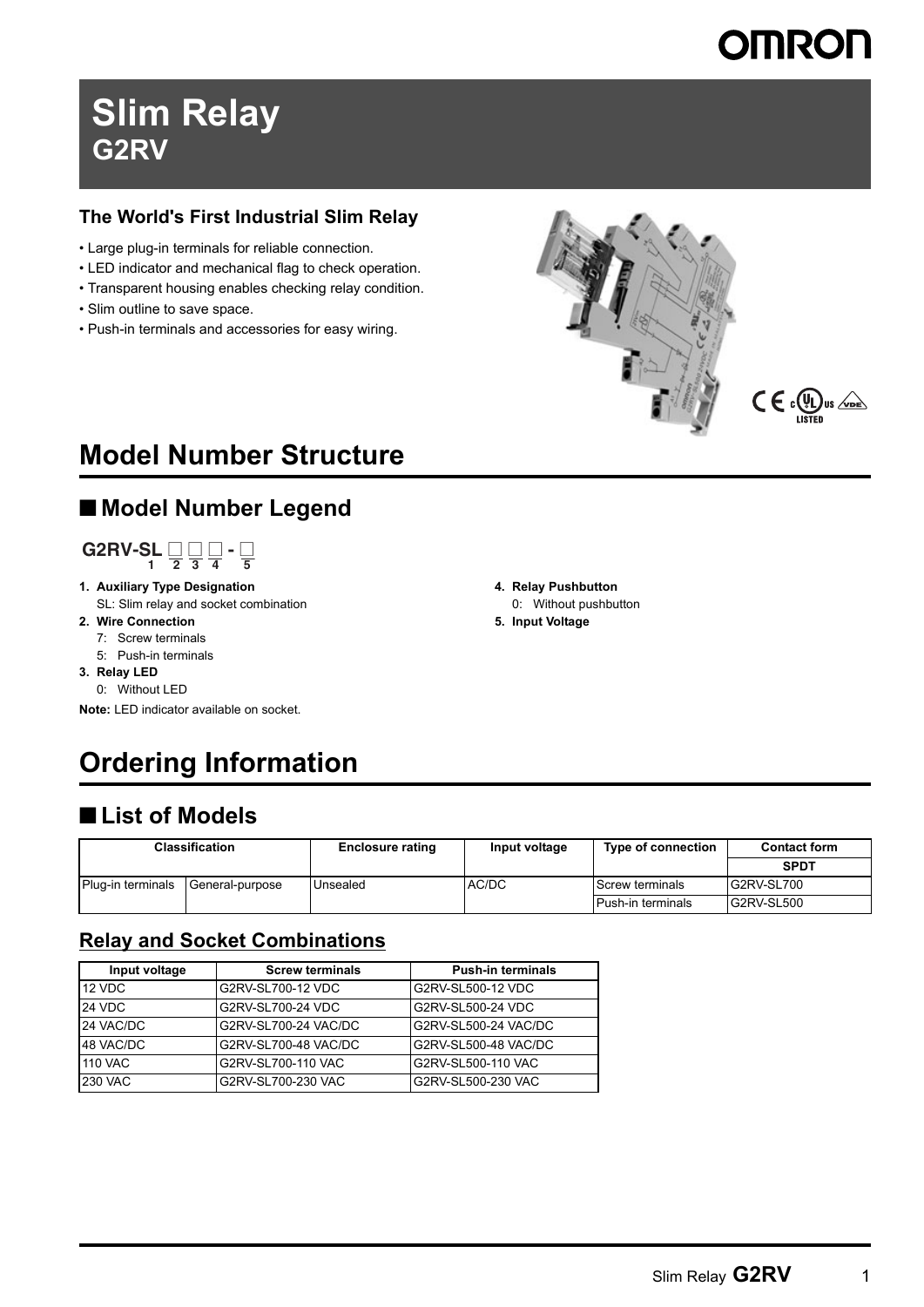# **Specifications**

# ■ **Input Ratings**

| Rated current <sup>*1</sup><br><b>Rated voltage</b> |                  |                    | Must operate<br>voltage | Must release<br>voltage |     | <b>Power consumption</b> | Input voltage |                    |
|-----------------------------------------------------|------------------|--------------------|-------------------------|-------------------------|-----|--------------------------|---------------|--------------------|
|                                                     | AC.              |                    | DC.                     | % of rated voltage      |     | AC (VA)                  | DC (mW)       | % of rated voltage |
|                                                     | 50 Hz            | 60 Hz              |                         |                         |     | Approx.                  | Approx.       |                    |
| 12 VDC                                              | $---$            | $---$              | 27.2 mA                 | 80%                     | 10% | ---                      | 300 mW        | ±10%               |
| 24 VDC                                              | $---$            | $---$              | $13.3 \text{ mA}$       |                         |     | ---                      | 300 mW        |                    |
| 24 VAC/DC                                           | 21.1 mA          | 22.5 mA            | 13.0 mA                 |                         |     | 0.5 VA                   | 300 mW        |                    |
| 48 VAC/DC                                           | 8.5 mA           | 9.0 <sub>m</sub> A | 5.2 mA                  |                         |     | 0.4 VA                   | 250 mW        |                    |
| <b>110 VAC</b>                                      | $7.1 \text{ mA}$ | 7.5 mA             | $---$                   |                         |     | 0.8 VA                   | $---$         |                    |
| <b>230 VAC</b>                                      | $7.3 \text{ mA}$ | 7.9 mA             | $---$                   |                         |     | 1.7 VA                   | $---$         |                    |

\*1) Rated currents are measured at 23 degrees Celsius (ambient)

# ■ **Contact Ratings**

| <b>Number of poles</b>         | 1 pole                            |                                                 |
|--------------------------------|-----------------------------------|-------------------------------------------------|
| Load                           | Resistive load<br>$(cos\phi = 1)$ | Inductive load<br>$(cos\phi = 0.4, L/R = 7$ ms) |
| <b>Rated load</b>              | 6 A at 250 VAC;<br>6 A at 30 VDC  | 2.5 A at 250 VAC:<br>2 A at 30 VDC              |
| <b>Rated carry current</b>     | 6 A                               |                                                 |
| Max. switching voltage         | 400 VAC, 125 VDC                  |                                                 |
| Max. switching current         | 6 A                               |                                                 |
| Max. switching power           | 1,500 VA<br>180 W                 | 500 VA<br>60 W                                  |
| Failure rate (reference value) | 10mA at 5VDC (P level)            |                                                 |

**Note:** P level:  $\lambda_{60}$  = 0.1 x 10<sup>-6</sup>/operation

### ■ **Characteristics**

| <b>Item</b>                     | 1 pole                                                                                                                                                                   |
|---------------------------------|--------------------------------------------------------------------------------------------------------------------------------------------------------------------------|
| Contact resistance              | 100 m $\Omega$ max.                                                                                                                                                      |
| Operate (set) time              | 20 ms max.                                                                                                                                                               |
| <b>Release time</b>             | 40 ms max.                                                                                                                                                               |
| <b>Max. operating frequency</b> | Mechanical: 18,000 operations/hr<br>Electrical: 1,800 operations/hr (under rated load)                                                                                   |
| <b>Insulation resistance</b>    | 1,000 M $\Omega$ min. (at 500 VDC)                                                                                                                                       |
| <b>Dielectric strength</b>      | 4,000 VAC, 50/60 Hz for 1 min between coil and contacts*;<br>1,000 VAC, 50/60 Hz for 1 min between contacts of same polarity                                             |
| <b>Vibration resistance</b>     | Destruction: 10 to 55 to 10 Hz, 0.50 mm single amplitude (1.0 mm double amplitude)<br>Malfunction: 10 to 55 to 10 Hz, 0.50 mm single amplitude (1.0 mm double amplitude) |
| <b>Shock resistance</b>         | Destruction: 1.000 m/s <sup>2</sup><br>Malfunction: 200 m/s <sup>2</sup> when energized; 100 m/s <sup>2</sup> when not energized                                         |
| Endurance                       | Mechanical: 5,000,000 operations min.<br>: 100,000 Typical; NO 70,000 operations min.; NC 50,000 operations min.<br>Electrical                                           |
| <b>Ambient temperature</b>      | Operating: $-40^{\circ}$ C to 55 $^{\circ}$ C (with no icing or condensation)                                                                                            |
| <b>Ambient humidity</b>         | Operating: 5% to 85%                                                                                                                                                     |
| Weight                          | Approx. 35 g                                                                                                                                                             |
| Overvoltage category            | Ш                                                                                                                                                                        |
| <b>Pollution degree</b>         | 2                                                                                                                                                                        |
| <b>Contact material</b>         | AgSnIn                                                                                                                                                                   |
| <b>Creepage distance</b>        | $7.0$ mm                                                                                                                                                                 |
| <b>Clearance distance</b>       | $5.5 \text{ mm}$                                                                                                                                                         |

**Note:** Values in the above table are the initial values.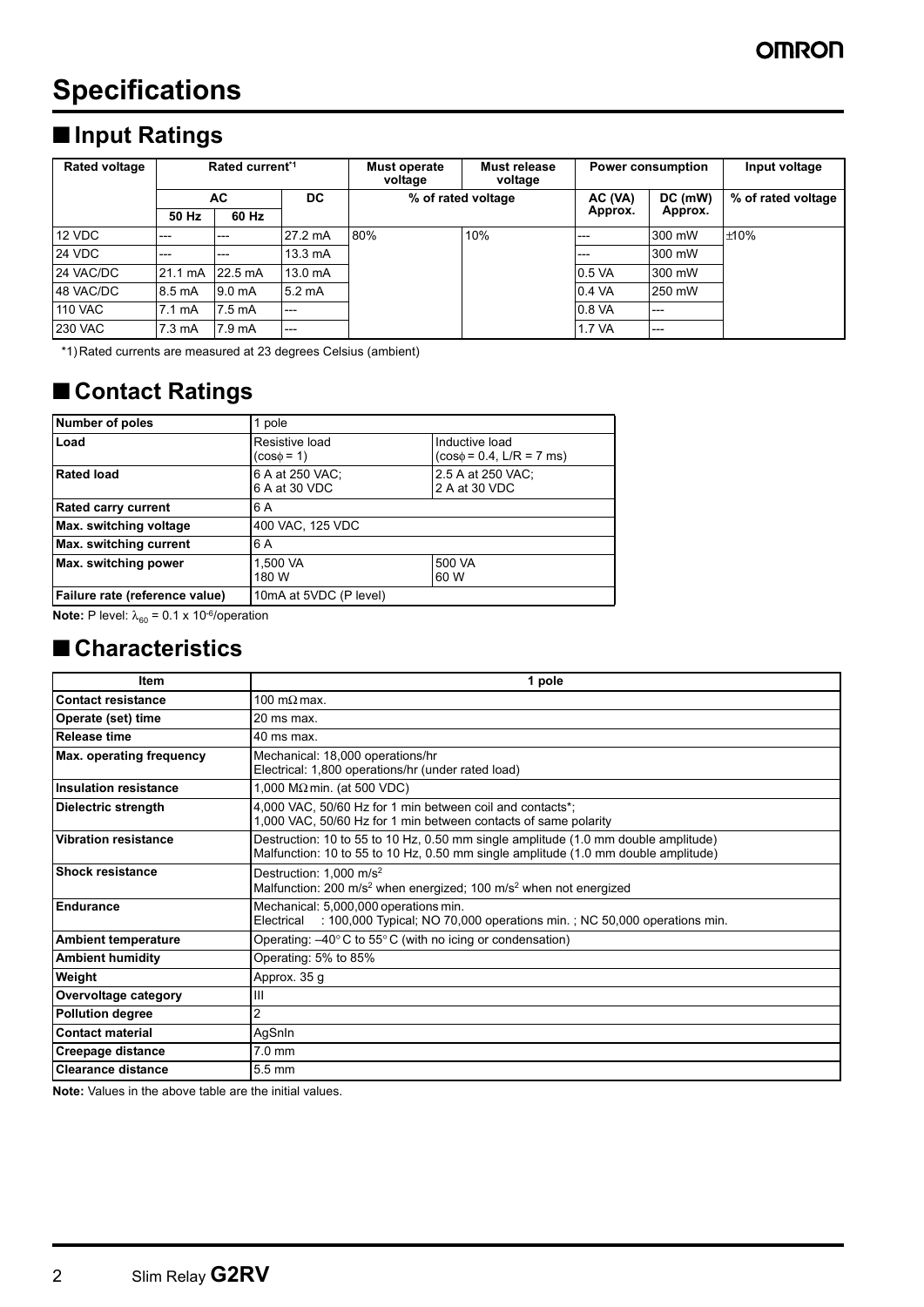# ■ **Approved Standards**

# **UL 508 (File No. E41643)**

| Model                  | <b>Contact form</b> | <b>Coil ratings</b> | <b>Contact ratings</b>       | Operations |
|------------------------|---------------------|---------------------|------------------------------|------------|
| <b>IG2RV-SL Series</b> | <b>SPDT</b>         | $12$ to 48 VDC      | 250 VAC 6 A (Resistive Load) | 6.000      |
|                        |                     | 24 to 230 VAC       | 30 VDC 6 A (Resistive Load)  |            |
|                        |                     |                     | 400 VAC 2 A (Resistive Load) |            |

## **IEC/VDE (EN 61810)**

| <b>Contact form</b> | <b>Coil ratings</b> | <b>Contact ratings</b>        | <b>Operations</b> |
|---------------------|---------------------|-------------------------------|-------------------|
| 1 pole              | 12.24 VDC           | [250 VAC 6 A (Resistive Load) | 50.000            |
|                     | <b>24.48 VAC/DC</b> | 30 VDC 6 A (Resistive Load)   | 50.000            |
|                     | 110, 230 VAC        | 400 VAC 2 A (Resistive Load)  | 6.000             |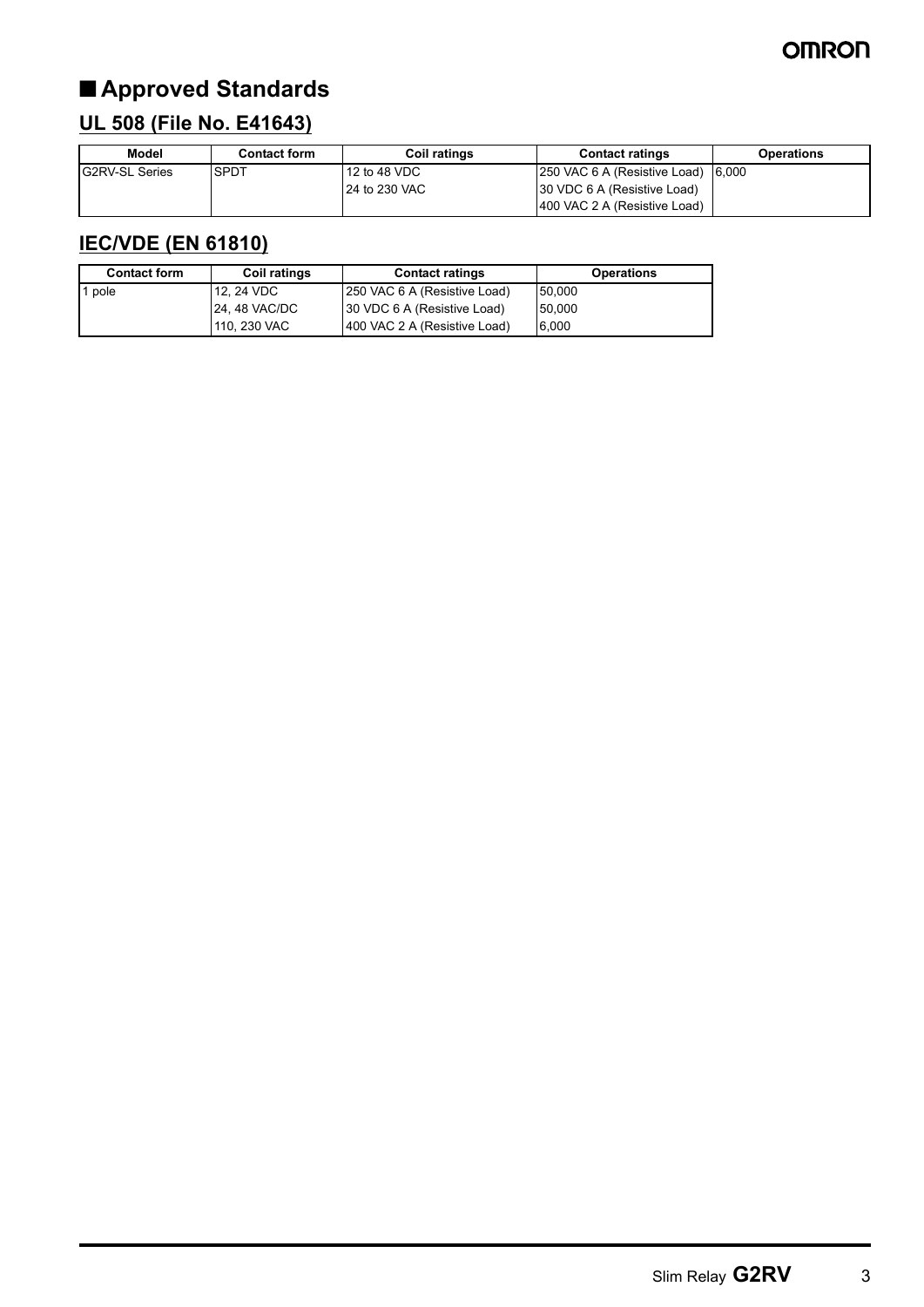# **Engineering Data**



## ■ **Endurance Endurance Switching capacity of DC resistive load**



## **Typical Operating and Release Time**

| Model number                          | <b>Operating time (typical)</b> | Release time (typical) |
|---------------------------------------|---------------------------------|------------------------|
| G2RV-SL7□□/5□□ DC12                   | $5 \sim 7$ ms                   | $5 \sim 8$ ms          |
| G2RV-SL7 <sup>1</sup> /5 <sup>1</sup> | $5 \sim 7$ ms                   | $6 \sim 9$ ms          |
| G2RV-SL700/500 AC/DC24                | $5 \sim 7$ ms                   | $17 - 22$ ms           |
| G2RV-SL7□□/5□□ AC/DC48                | $5 \sim 7$ ms                   | $22 \sim 30$ ms        |
| G2RV-SL7□□/5□□ AC110                  | $12 \sim 15 \text{ ms}$         | $22 \sim 30$ ms        |
| G2RV-SL7□□/5□□ AC230                  | $12 \sim 15 \text{ ms}$         | $22 \sim 30$ ms        |

# **Accessories**

# ■ **PLC Interface (for G2RV-SL700 series only)**

### **List of Models**

| <b>Model number</b> | <b>Description</b>                                                                           | <b>Connection</b> |
|---------------------|----------------------------------------------------------------------------------------------|-------------------|
| P2RVC-8-O-F         | <b>PLC Output Interface for 8x Ribbon cable connector</b><br>G2RV-SL700-series<br>PNP - type | 10 Pole, IEC603/1 |



| Input                  | <b>Rated voltage</b>          | 30 VAC/VDC max.                                                    |
|------------------------|-------------------------------|--------------------------------------------------------------------|
|                        | <b>Current capacity</b>       | 0.5 A per channel                                                  |
|                        |                               | 2.0 A total current, power supply<br>terminal                      |
| <b>Characteristics</b> | <b>Ambient</b><br>temperature | Operating: 0 to $55^{\circ}$ C<br>Storage: $-20$ to 85 $\degree$ C |
|                        | Overvoltage<br>category       | Ш                                                                  |
|                        | <b>Pollution degree</b>       | 2                                                                  |

#### **Specifications Electrical schematic P2RVC-O-8-F**

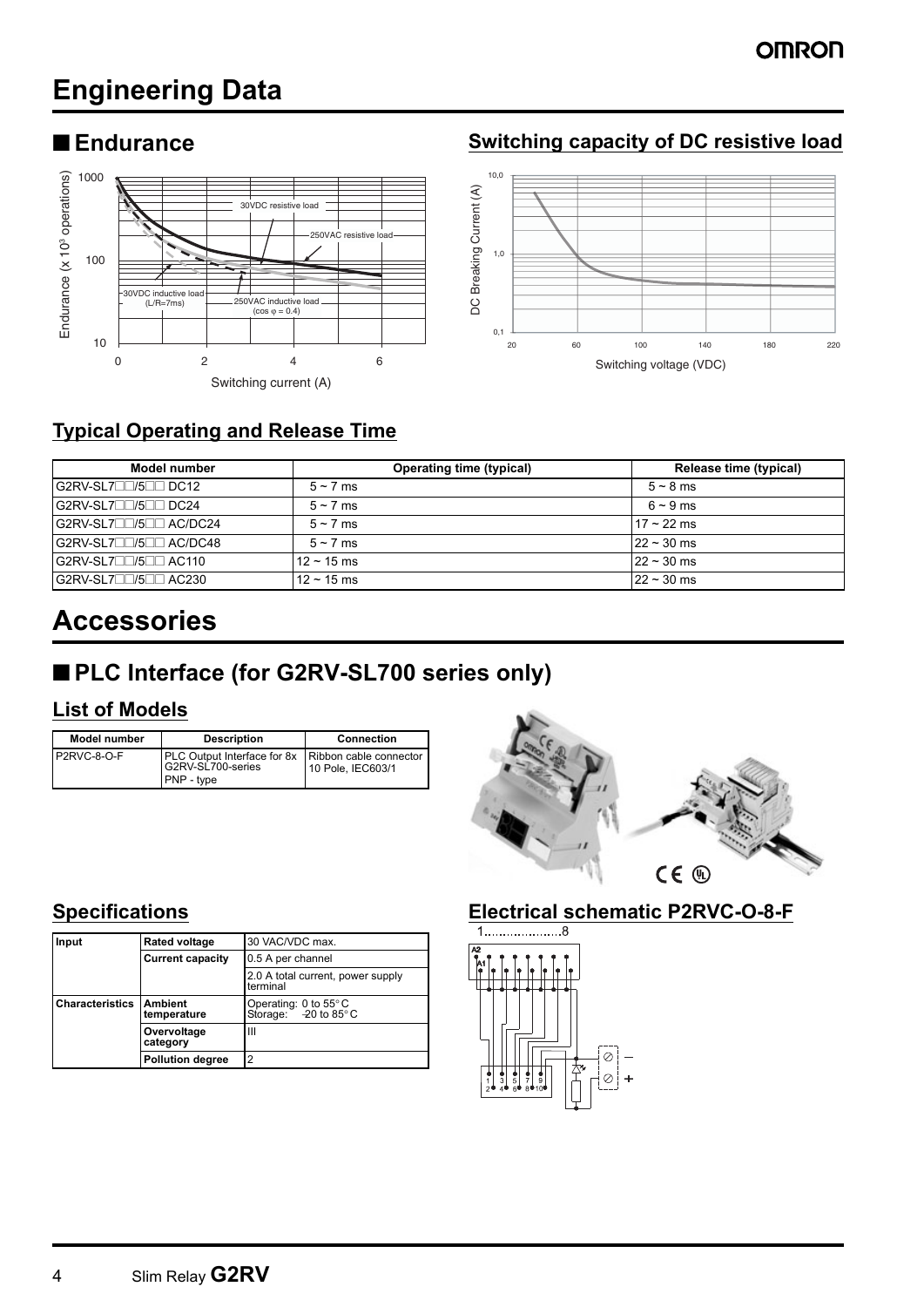# ■ Cables for PLC Interface P2RVC-8-O-F

#### **P2RV-4-@@@C**

Cable to connect CJ1 to 4 x P2RVC-8-O-F

#### **List of Models**

| Model number       | Cable length     |
|--------------------|------------------|
| <b>P2RV-4-100C</b> | 1.0 <sub>m</sub> |
| <b>P2RV-4-200C</b> | 2.0 <sub>m</sub> |
| P2RV-4-300C        | 3.0 <sub>m</sub> |
| P2RV-4-500C        | 5.0 <sub>m</sub> |

#### **4x10 pole IDC mounting to 4 x P2RVC-8-O-F**



40 pole IDC mounting to Omron PLC CJ1-OD232

#### **Technical data**

| Technical data                     |                                                     |  |  |  |
|------------------------------------|-----------------------------------------------------|--|--|--|
| <b>Control line</b>                | AWG26/0.14 $mm2$ , tin-plated copper                |  |  |  |
| Diameter cable                     | 10.6 mm (one end splits into 4 sections: A, B, C, D |  |  |  |
| <b>Operating voltage</b>           | 60 VDC                                              |  |  |  |
| Continuous current per signal wire | 0.5A                                                |  |  |  |
| Max. total current, 4 bytes, each  | 1.0A                                                |  |  |  |
| <b>Test voltage</b>                | 0.5 KV, 50 Hz, 1 min                                |  |  |  |
| Operating temperature range        | $-20^{\circ}$ C to $+50^{\circ}$ C                  |  |  |  |

#### **P2RV-A@@@C**

Cable, single sided 10 pole IDC connector, to connect to P2RVC-8-O-F

#### **List of Models**

| Model number      | Cable length     |
|-------------------|------------------|
| P2RV-A100C        | 1.0 <sub>m</sub> |
| <b>P2RV-A200C</b> | 2.0 <sub>m</sub> |
| P2RV-A300C        | 3.0 <sub>m</sub> |
| <b>P2RV-A500C</b> | 5.0 <sub>m</sub> |

#### **40 pole IDC mounting to P2RVC-8-O-F**

| $9 \rightarrow$ GREY                                                                                                                                                                                                                 |                         |
|--------------------------------------------------------------------------------------------------------------------------------------------------------------------------------------------------------------------------------------|-------------------------|
|                                                                                                                                                                                                                                      |                         |
| 8 > PURPLE                                                                                                                                                                                                                           |                         |
| 7 > BLUE                                                                                                                                                                                                                             |                         |
| 6 > GREEN                                                                                                                                                                                                                            |                         |
|                                                                                                                                                                                                                                      |                         |
| $\sim$ ORANGE                                                                                                                                                                                                                        |                         |
| <b>A RED</b> RED                                                                                                                                                                                                                     |                         |
| <b>SURFERENCE ASSESSED ASSESSED ASSESSED ASSESSED ASSESSED ASSESSED ASSESSED ASSESSED ASSESSED ASSESSED ASSESSED ASSESSED ASSESSED ASSESSED ASSESSED ASSESSED ASSESSED AND LOCAL AND A LOCAL AND A LOCAL AND A LOCAL AND A LOCAL</b> |                         |
|                                                                                                                                                                                                                                      |                         |
|                                                                                                                                                                                                                                      | Open end<br>BLACK BLACK |



#### **Technical data**

| <b>Control line</b>                | AWG26/0.14 mm <sup>2</sup> , tin-plated copper |
|------------------------------------|------------------------------------------------|
| Diameter cable                     | 6.8 mm                                         |
| <b>Operating voltage</b>           | 60 VDC                                         |
| Continuous current per signal wire | 0.5A                                           |
| <b>Max.</b> total current          | 1.0A                                           |
| <b>Test voltage</b>                | 0.5 KV, 50 Hz, 1 min                           |
| Operating temperature range        | -20 $^{\circ}$ C to +50 $^{\circ}$ C           |



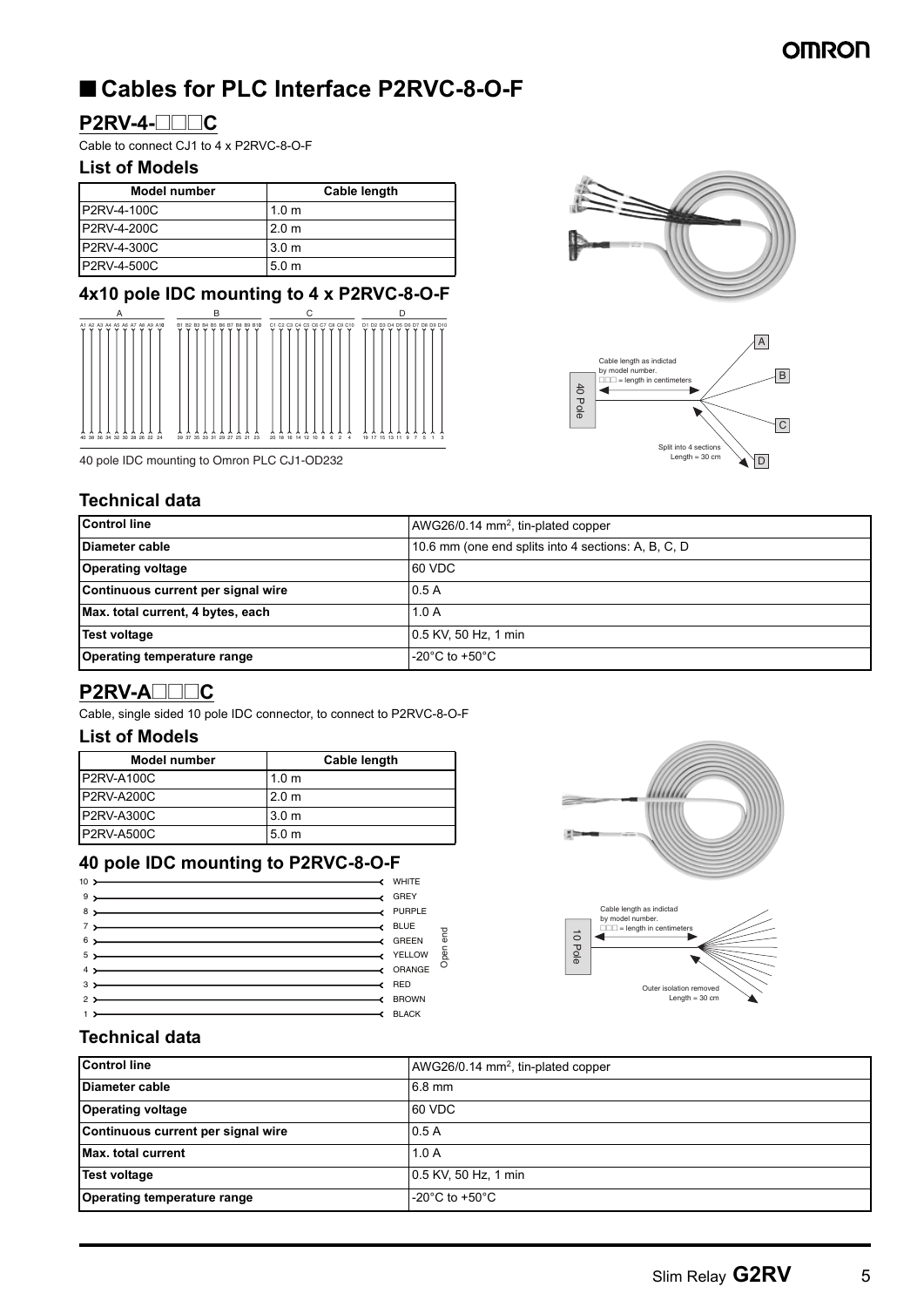#### **P2RV-@@@C-SIM S7/@00**

Cables to connect Siemens S7/300 or S7/400 to 4 x P2RVC-8-O-F

#### **List of Models**

| <b>Model number</b>  | Cable length     | <b>PLC</b> type            | Configuration |
|----------------------|------------------|----------------------------|---------------|
| P2RV-200C-SIM S7/300 | 2.0 <sub>m</sub> | Siemens S7/300<br>4x1 Byte |               |
| P2RV-250C-SIM S7/300 | 2.5 <sub>m</sub> |                            |               |
| P2RV-300C-SIM S7/300 | 3.0 <sub>m</sub> |                            |               |
| P2RV-500C-SIM S7/300 | 5.0 <sub>m</sub> |                            |               |
| P2RV-200C-SIM S7/400 | 2.0 <sub>m</sub> | Siemens S7/400<br>4x1 Byte |               |
| P2RV-250C-SIM S7/400 | 2.5 <sub>m</sub> |                            |               |
| P2RV-300C-SIM S7/400 | 3.0 <sub>m</sub> |                            |               |
| P2RV-500C-SIM S7/400 | 5.0 <sub>m</sub> |                            |               |

# ■ Single Relays for Maintenance

## **Model Number Legend**



- **1. Number of Poles**
- 1: 1 pole **2. Terminals**
- S: Push-In
- **3. Relay LED**
- Blank: Without LED

#### **List of Models**

| <b>Model number</b>  | <b>Replacement for</b> |
|----------------------|------------------------|
| <b>G2RV-1-S DC11</b> | G2RV-SL700/500 DC12    |
| G2RV-1-S DC21        | G2RV-SL700/500 DC24    |
|                      | G2RV-SL7□□/5□□ AC/DC24 |
| G2RV-1-SDC48         | G2RV-SL7□□/5□□ AC/DC48 |
|                      | G2RV-SL7□□/5□□ AC110   |
|                      | G2RV-SL7□□/5□□ AC230   |

- **4. Relay Pushbutton**
- Blank: Without pushbutton **5. Contact Material**
- Blank: AgSnIn **6. Rated Coil Voltage**
	- 11 VDC, 21 VDC, and 48 VDC

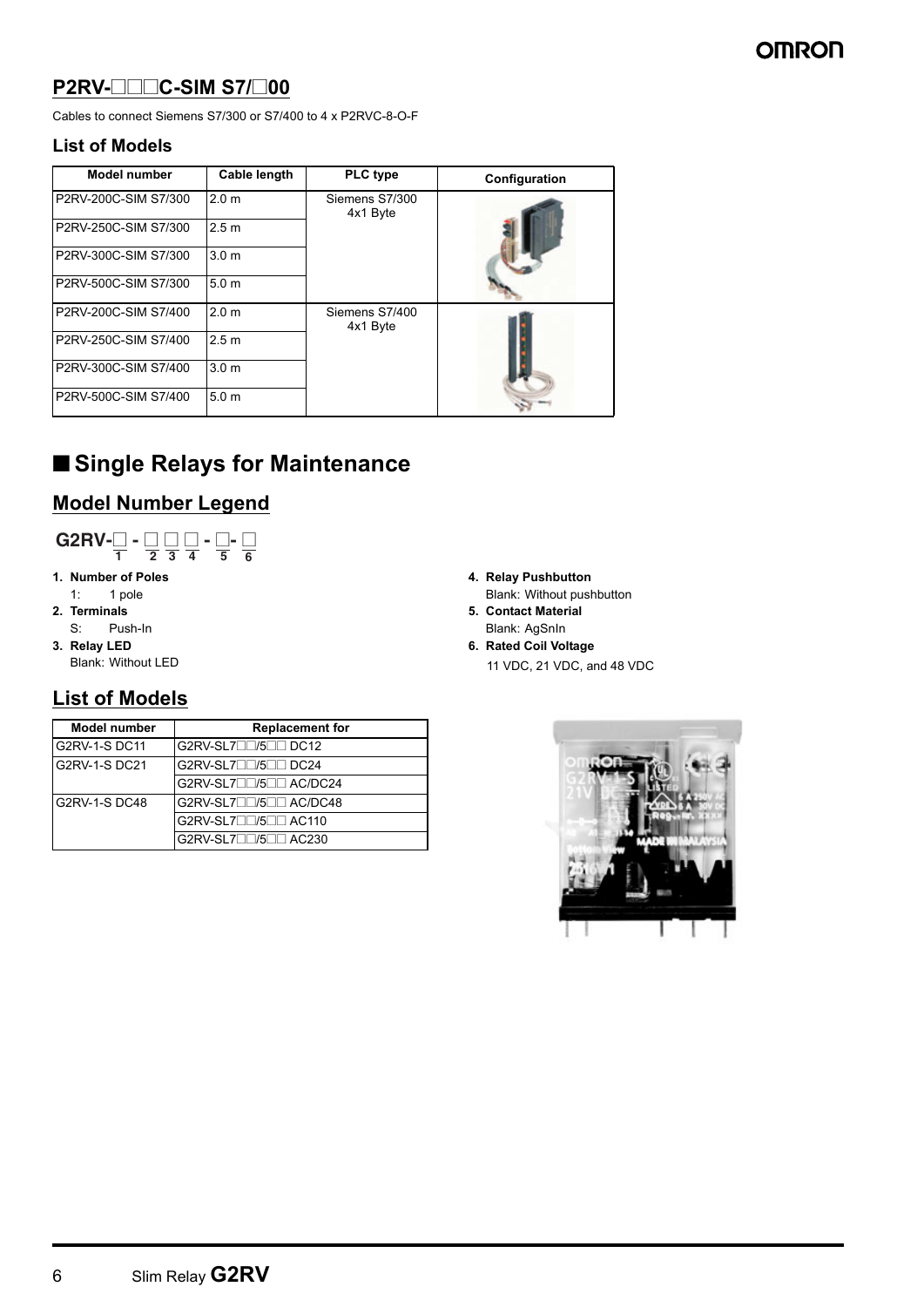# ■ **Cross bars**

### **Model Number Legend**

# **P2RVM -** $\frac{\square}{1}$  $\frac{\square}{2}$

#### **1. Number of Poles 2. Color**

- 020: 2 poles R: Red<br>
030: 3 poles S: Blue 030: 3 poles 040: 4 poles B: Black 100: 10 poles 200: 20 poles
- 

#### **List of Models**

| <b>Model number</b> | <b>Poles</b> | Quantity                                | Color |
|---------------------|--------------|-----------------------------------------|-------|
| P2RVM-020□          | 2            | 60 pcs / box (minimum order)            |       |
| P2RVM-030□          | 3            | 60 pcs / box (minimum order) $ Red(R) $ |       |
| P2RVM-040□          | 4            | 60 pcs / box (minimum order) Blue (S)   |       |
| P2RVM-100□          | 10           | 20 pcs / box (minimum order) Black (B)  |       |
| P2RVM-200           | 20           | 20 pcs / box (minimum order)            |       |

 $\square$  select color:  $R$  = Red, S=Blue, B=Black

#### **Specification**

| <b>Max current</b>                                                      | 32A            |
|-------------------------------------------------------------------------|----------------|
| (EN60947-7-1 section 8.3.3 / 1991)                                      |                |
| Max. Voltage                                                            | 400 VAC        |
| Max. Voltage                                                            | <b>250 VAC</b> |
| when cutting Cross-bar without using separation<br>plate or end-bracket |                |

# ■ **Plastic Labels for G2RV Sockets**

| <b>Model number</b> | <b>Box quantity</b>                                          | Color |
|---------------------|--------------------------------------------------------------|-------|
| R99-15 for G2RV     | 5 sheets $\times$ 120 labels =<br>600 labels (minimum order) | White |

# ■ **Labels (Stickers) for G2RV Sockets**

| <b>Model number</b> | <b>Box quantity</b>                                             | Color |
|---------------------|-----------------------------------------------------------------|-------|
| R99-16 for G2RV     | 10 sheets $\times$ 484 labels =<br>4,840 labels (minimum order) | White |









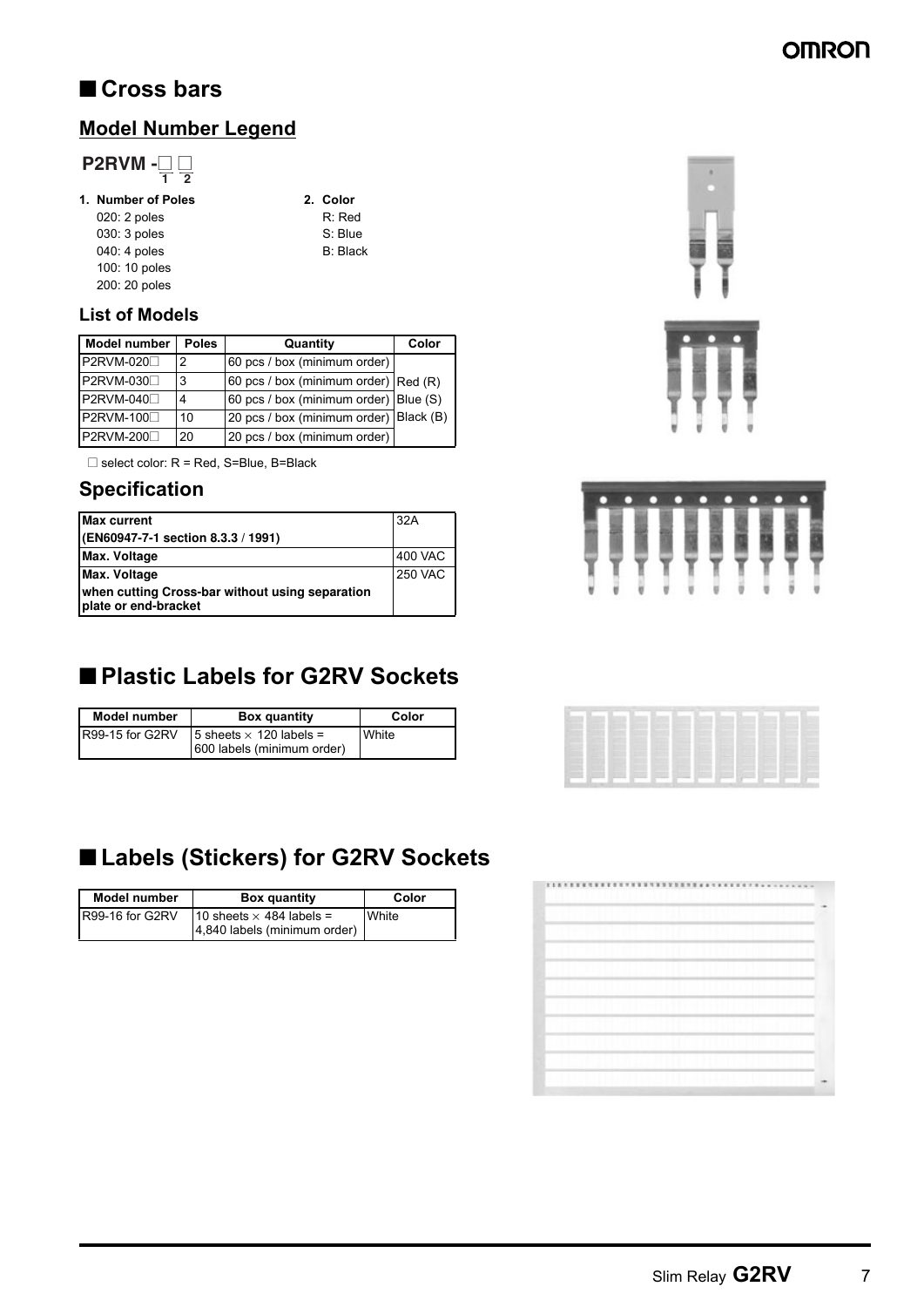# ■ **Separating Plates**

| <b>Model number</b> | Quantity                     | <b>Description</b>                                                            |
|---------------------|------------------------------|-------------------------------------------------------------------------------|
| P <sub>2RV-S</sub>  | 50 plates<br>(minimum order) | Provides isolation between<br>adjacent relays to achieve<br>1400 V isolation. |



# **Dimensions**

**Note:** All units are in millimeters unless otherwise indicated.

#### **Complete Unit**

#### **G2RV-SL700**



**12 V DC Terminal Arrangement/ Internal Connections (Top View)**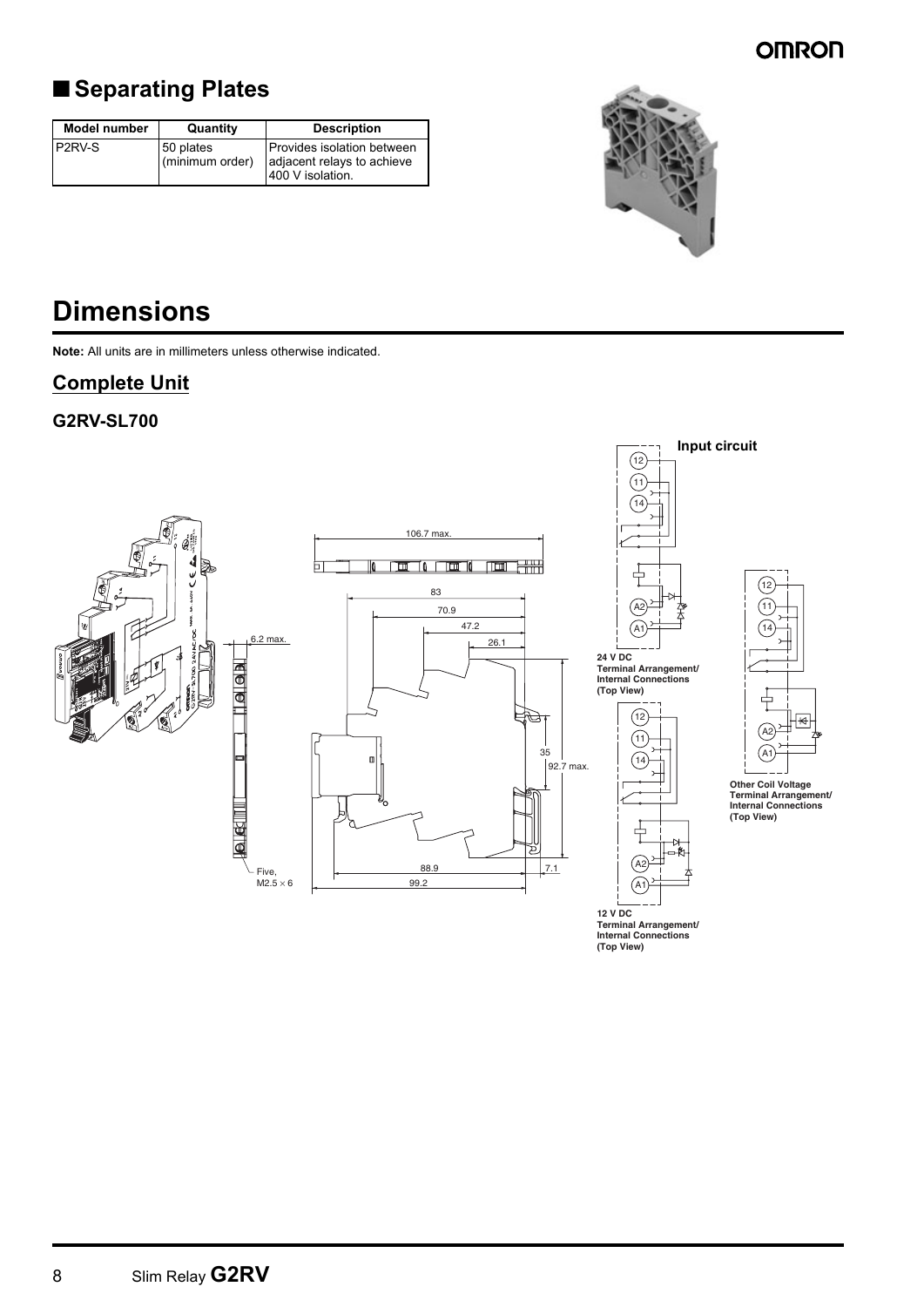





**Terminal Arrangement/ Internal Connections (Top View)**



**Terminal Arrangement/ Internal Connections**

# 12 11 14 A1 ້∆ 2

**Other Coil Voltage Terminal Arrangement/ Internal Connections (Top View)**

## **Single Relay**

**G2RV-1-S**



 $\dot{\mathbb{P}}$ 







**Terminal Arrangement/ Internal Connections (Bottom View)**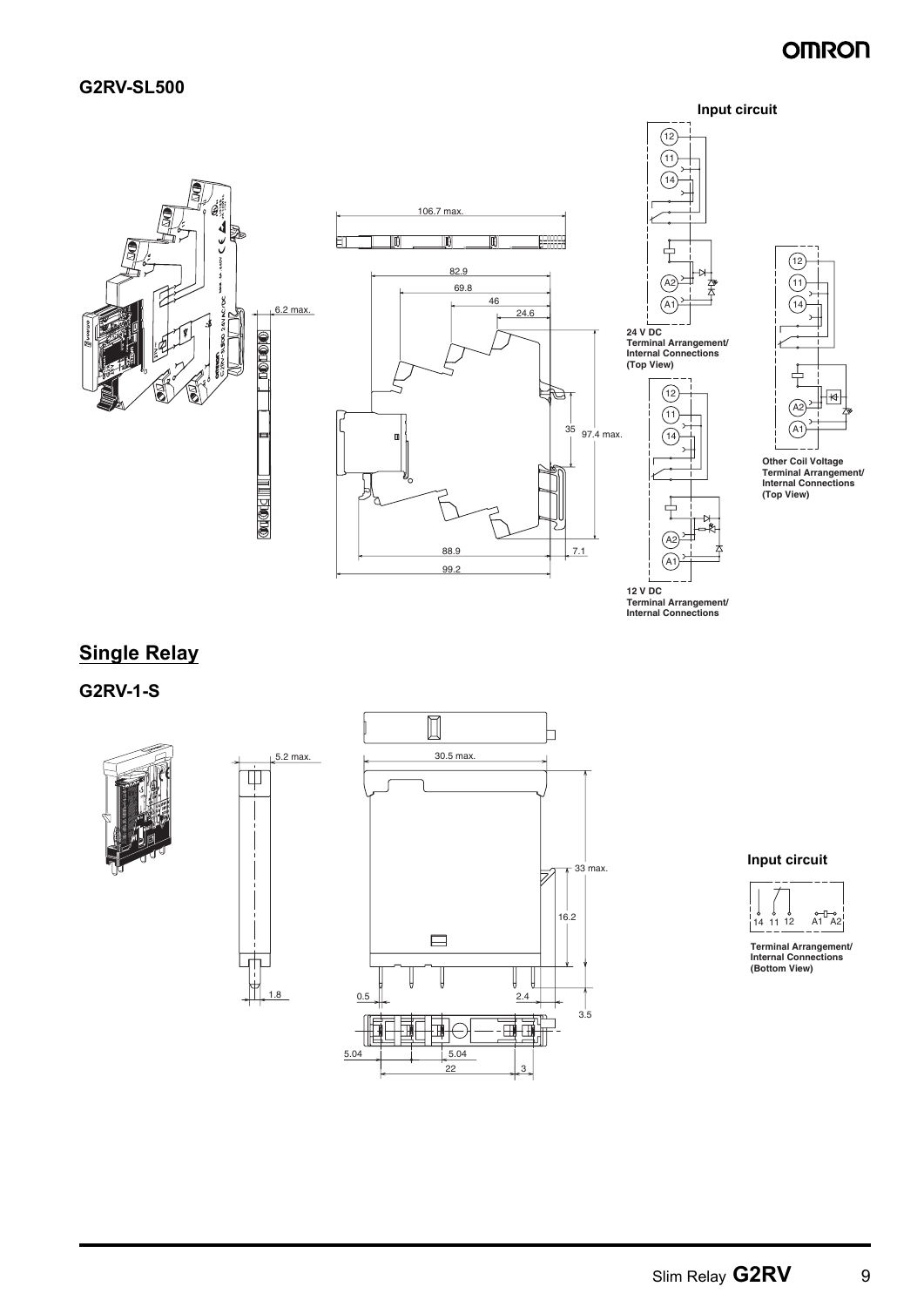# **Installation**

# ■ **Tools**

G2RV-SL700 series: Flat-Blade screwdriver should be used for mounting and / or releasing cables.

G2RV-SL500 series: Flat-Blade screwdriver should be used for mounting stranded wires without ferrules and / or releasing cables.

#### **Applicable Screwdriver**

● Flat-blade, Parallel-tip, 2.5 mm diameter (3.0 mm max.)



\*Chamfering the tip of the driver improves insertion when used as an exclusive tool.

# ■ **Applicable Wires**

#### **Applicable Wire Sizes**

#### **G2RV-SL700 Series**

#### **Box clamp technology**

| Wire type                                     | Applicable wire size         | <b>Stripping length</b> |
|-----------------------------------------------|------------------------------|-------------------------|
| Stranded without ferrules                     | $10.5 - 2.5$ mm <sup>2</sup> | 7 mm                    |
| Stranded with ferrules and plastic collar     | $10.5 - 2.5$ mm <sup>2</sup> | 7 mm                    |
| Stranded with ferrules without plastic collar | $0.5 - 2.5$ mm <sup>2</sup>  | 7 mm                    |
| Solid                                         | $10.5 - 2.5$ mm <sup>2</sup> | 7 mm                    |

#### **G2RV-SL500 Series**

#### **Push-in technology**

| Wire type                                     | Applicable wire size         | <b>Stripping length</b> |
|-----------------------------------------------|------------------------------|-------------------------|
| Stranded without ferrules                     | $10.5 - 2.5$ mm <sup>2</sup> | $12 \text{ mm}$         |
| Stranded with ferrules and plastic collar     | $10.5 - 2.5$ mm <sup>2</sup> | $12 \text{ mm}$         |
| Stranded with ferrules without plastic collar | $0.5 - 2.5$ mm <sup>2</sup>  | $12 \text{ mm}$         |
| Solid                                         | $0.5 - 2.5$ mm <sup>2</sup>  | $12 \text{ mm}$         |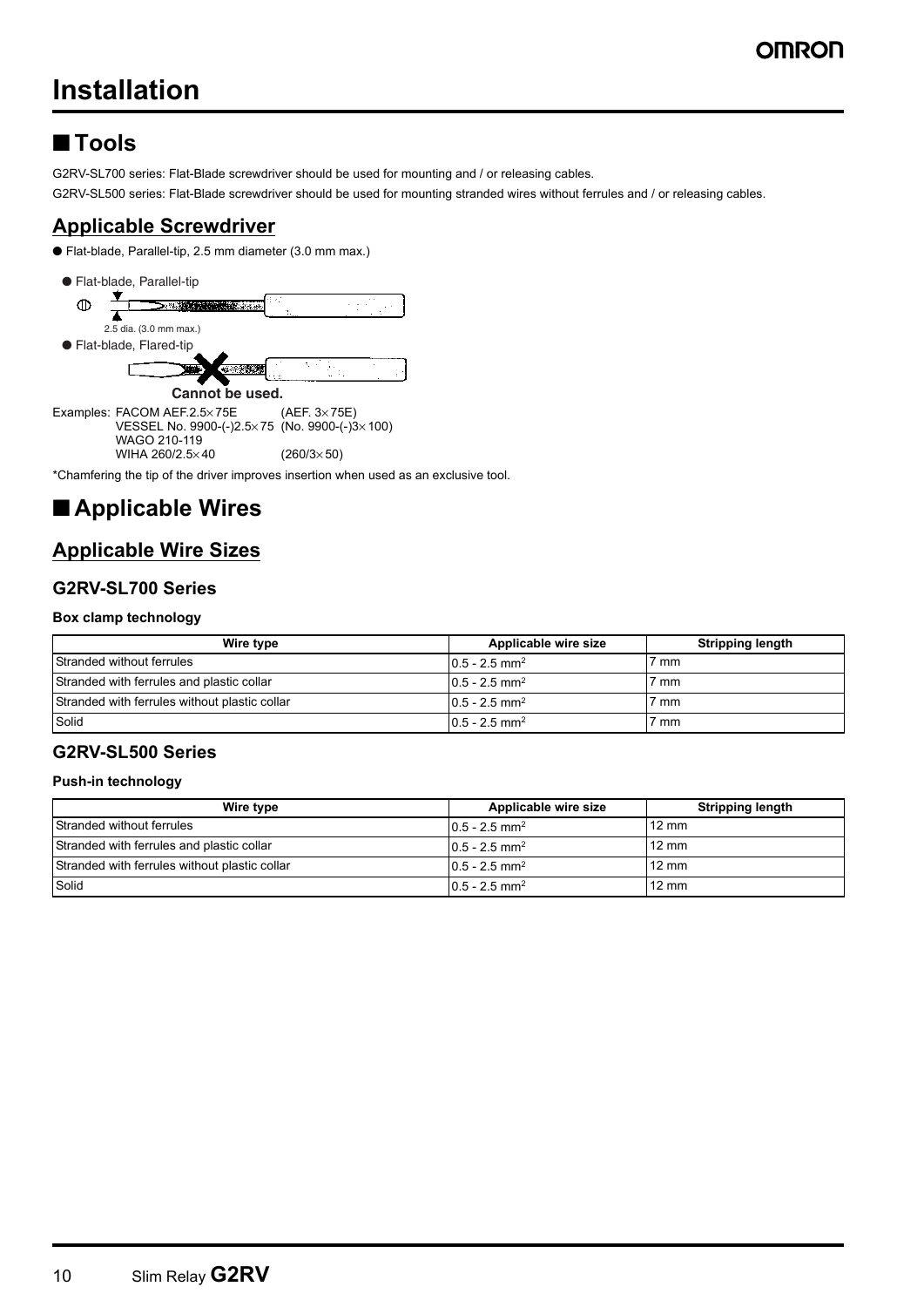# ■ Wiring

Use wires of the applicable sizes specified above. The length of the exposed conductor should be 7 mm for a G2RV-SL700 series, 12 mm for a G2RV-SL500 series.

G2RV-SL700



**Fig. 1 Exposed Conductor Length**

#### **Wiring Procedure for G2RV-SL500 series**



#### ● **Wiring**



Insert the exposed conductor into the connection hole.



No other tools are required.

**Note:** In case of wiring stranded wires without ferrules screwdriver should be inserted before inserting the wire. Screwdriver should be removed after fully insertion of the wire.

#### ● **Removing**



Insert the specified screwdriver into the release hole.



Removing wire.



Removing screwdriver.